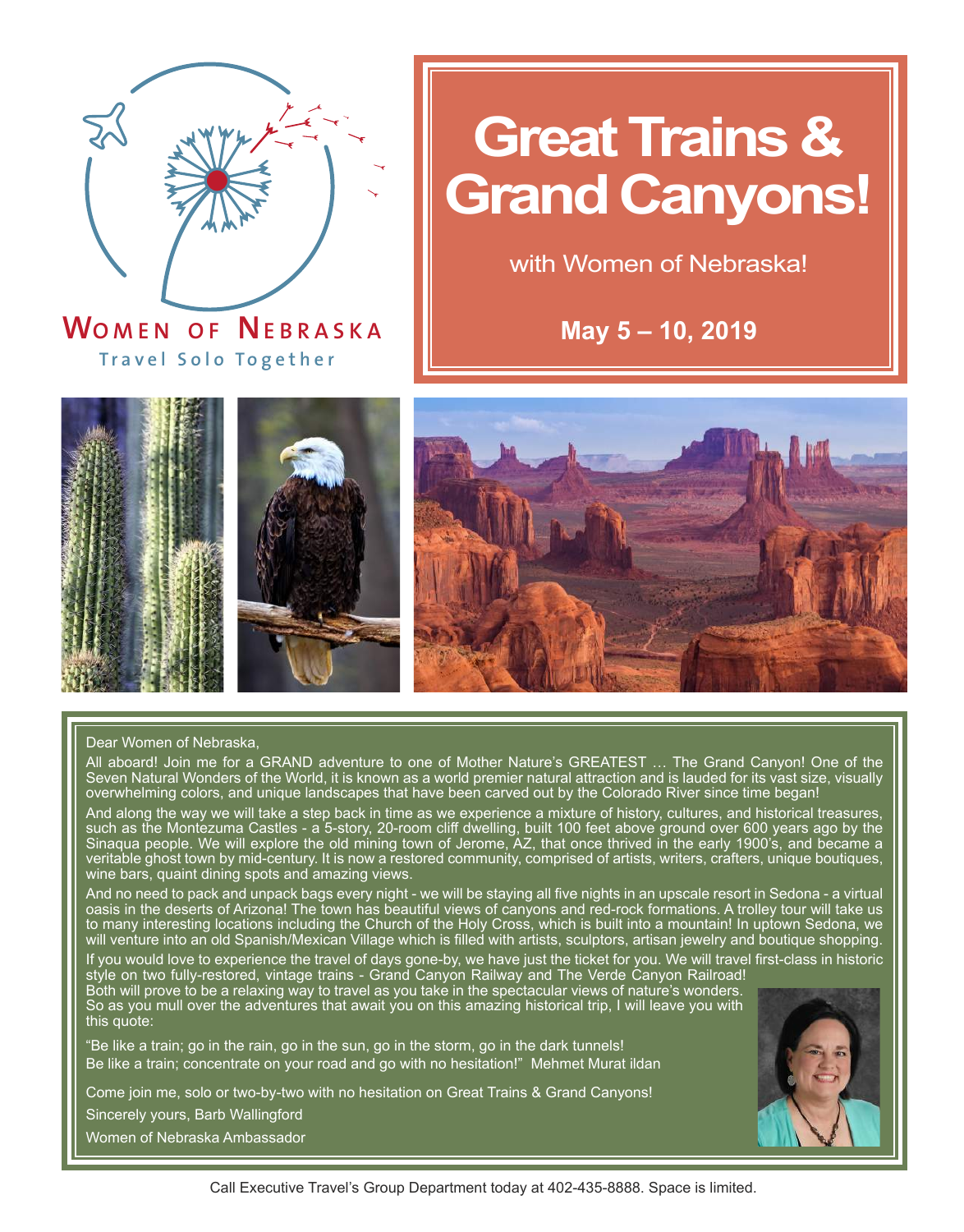

**May 5, 2019 Sunday** *Phoenix - Sedona*

Our wonderful adventure to one of the Seven Natural Wonders of the world, begins as we fly to Phoenix. We meet our professional tour director upon arrival to Phoenix airport, board our deluxe motor coach, and travel north to beautiful Sedona. This upscale resort, retirement, and artist community is set amongst the red-hewn rocks of Oak Creek Canyon. Sedona's main attraction is its array of red sandstone formations appearing to glow in the rising and setting sun. Our home for





the next five nights is a picturesque resort style property in the Sedona area. Time to relax and unwind before we enjoy a welcome dinner with our fellow Women of Nebraska travelers. D

## **May 6, 2019 Monday** *Sedona*

As gorgeous as the views in colorful magazines look, there is nothing like experiencing it for yourself! We start a great day with a Sedona Trolley Tour featuring the Chapel of the Holy Cross and Airport Mesa for spectacular views of the Sedona area. The trolley guide will give us insight into the various rock formations, indigenous vegetation and history of this remarkable area. The opportunities for photography are exceptional and insight to the history and culture of this area is unparalled. Later visit Uptown Sedona and the Spanish-Mexican Village of Tlaquepaque to explore these wonderful areas full of art galleries shopping opportunities and restaurants. Maybe take an optional guided jeep tour into the Sedona backcountry? Why not? The evening is yours to enjoy Sedona at your own pace. B



**May 7, 2019 Tuesday** *Grand Canyon*

We begin an unforgettable day with a drive through amazing Oak Creek Canyon, a sixteen mile long stretch known for its spectacularly colored white, yellow and red cliffs dotted with pine, cypress and juniper. We arrive in Williams to board the Grand Canyon Railway for a nostalgic twohour train journey. Comfort abounds as fresh fruits and snacks are provided during the trip in our air-conditioned streamliner cars. The ride will deliver us to the aweinspiring South Rim of Grand Canyon National Park for free time and lunch on your own. The Grand Canyon's dynamic colors and textures inspire reflection of nature's power and beauty. Later we board our motor coach to see the Grand Canyon from other points of interest. Arrive in historic and charming Flagstaff, named after a ponderosa pine flagpole made by a scouting party from Boston to celebrate the United States Centennial on July 4, 1876. Dinner is served at lively Black Bart's Steakhouse & Saloon. After a hearty dinner we return to Sedona.  $B | S | D$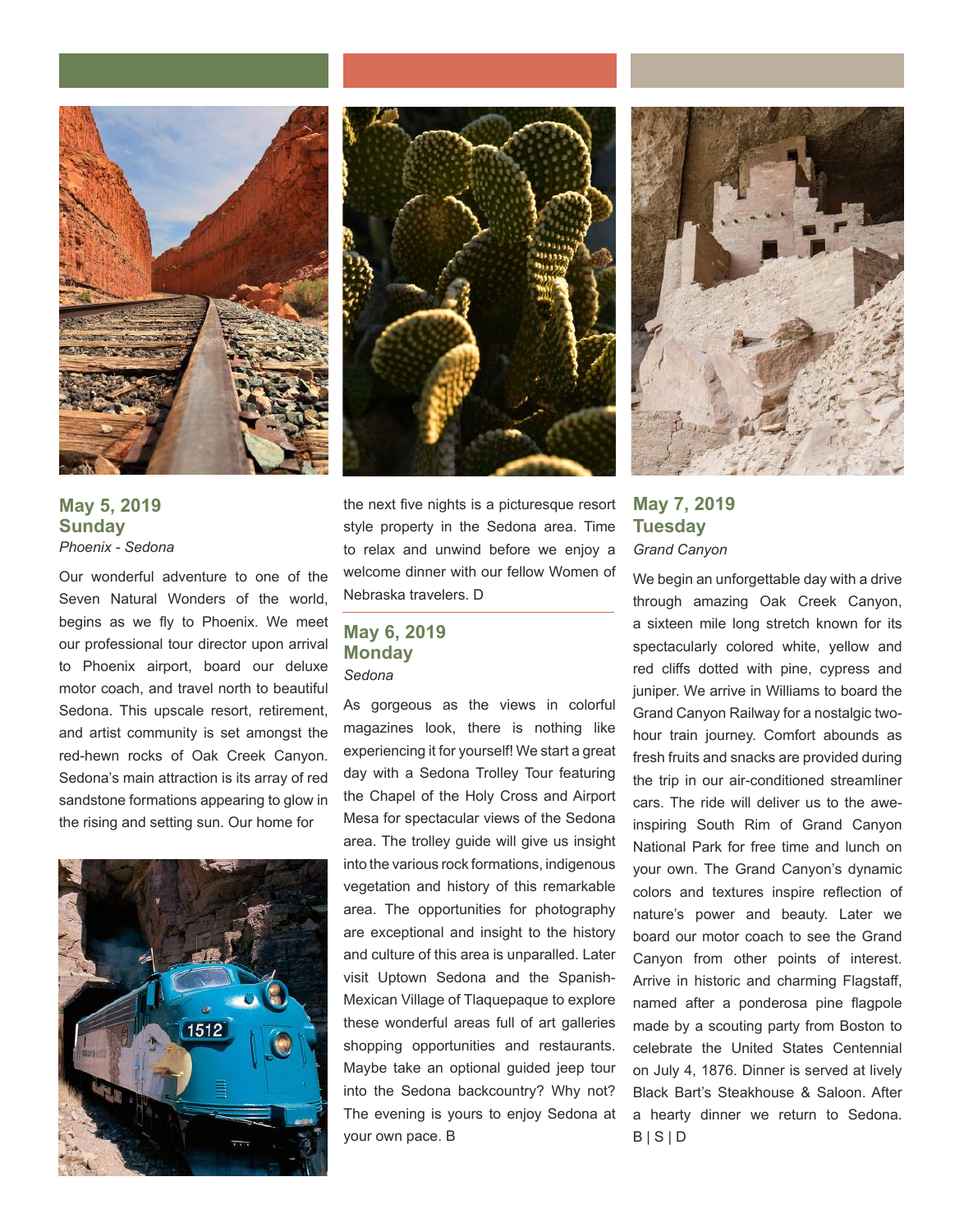



*Montezuma Castle - Jerome - Verde Canyon Railroad*

This morning we will visit the Montezuma Castle National Monument which contains ruins of a cliff dwelling built in the 12th and 13th centuries by the Sinagua Indians. This 20 room high-rise apartment, nestled into a towering limestone cliff, tells a story of ingenuity, survival and ultimate prosperity in an unforgiving desert landscape. We continue with a visit to the old mining town of Jerome, once a virtual ghost town, but now restored with shops, museums and art galleries. We then travel to Clarkdale to board the Verde Canyon Railroad, also known as the Wilderness Train. The casual grace of train travel never goes out of style and from the moment you step aboard the fully-restored vintage train, you are whisked back to a time of luxurious and leisurely train travel. This heritage railway is operated as a living history to re-create the railway scenes of the past and our four-hour excursion takes us on a 20-mile journey, through 100 years of history between two national forests, past crimson cliffs, over old-fashioned trestles and through a 680-foot tunnel. Enjoy the open-air viewing cars and the panoramic



windows and living room-style seating. Champagne is served upon departure, with light snacks along our journey. We return early evening to Sedona.  $B | S$ 

## **May 9, 2019 Thursday** *Day at Leisure - Blazin' M Ranch*

Today is at leisure in Sedona to enjoy the wonderful amenities of our resort. Sedona's stunning and intensely spiritual landscape is a playground for adventure and discovery. Our resort is just minutes from vibrant shopping, dining, hiking and biking trails, and over 40 art galleries. Whether you are a hiker, biker, equestrian, outdoor enthusiast or lover of natural beauty, traveling on one or more of Sedona's amazing trails is not to be missed. If you fail to take a trail you might not see the best parts of Sedona! And there's a great golf opportunity too; Bell Rock is the Sedona Golf Resort. Winding around the famed red rocks of Sedona, each hole provides a unique adventure. Tonight we will experience and have fun at a farewell dinner at the Blazin' M Ranch where we will enjoy a hearty Chuckwagon Supper and Western Stage Show. B | D



**May 10, 2019 Friday** *Old Town Scottsdale - Return Home*

This morning travel to Old Town Scottsdale where western storefronts recreate an aura of the past. The Old Town - also known as Downtown - district offers boutique shopping featuring souvenirs and jewelry with a Southwestern flair. Art fans can peruse the galleries of Main Street. Later we will arrive at the Phoenix Airport for our fight home filled with unforgettable memories of our Great Trains & Grand Canyons tour with Women of Nebraska. B

Itinerary subject to change.  $B = B$ reakfast  $S = S$ nacks on train ride  $D =$  Dinner